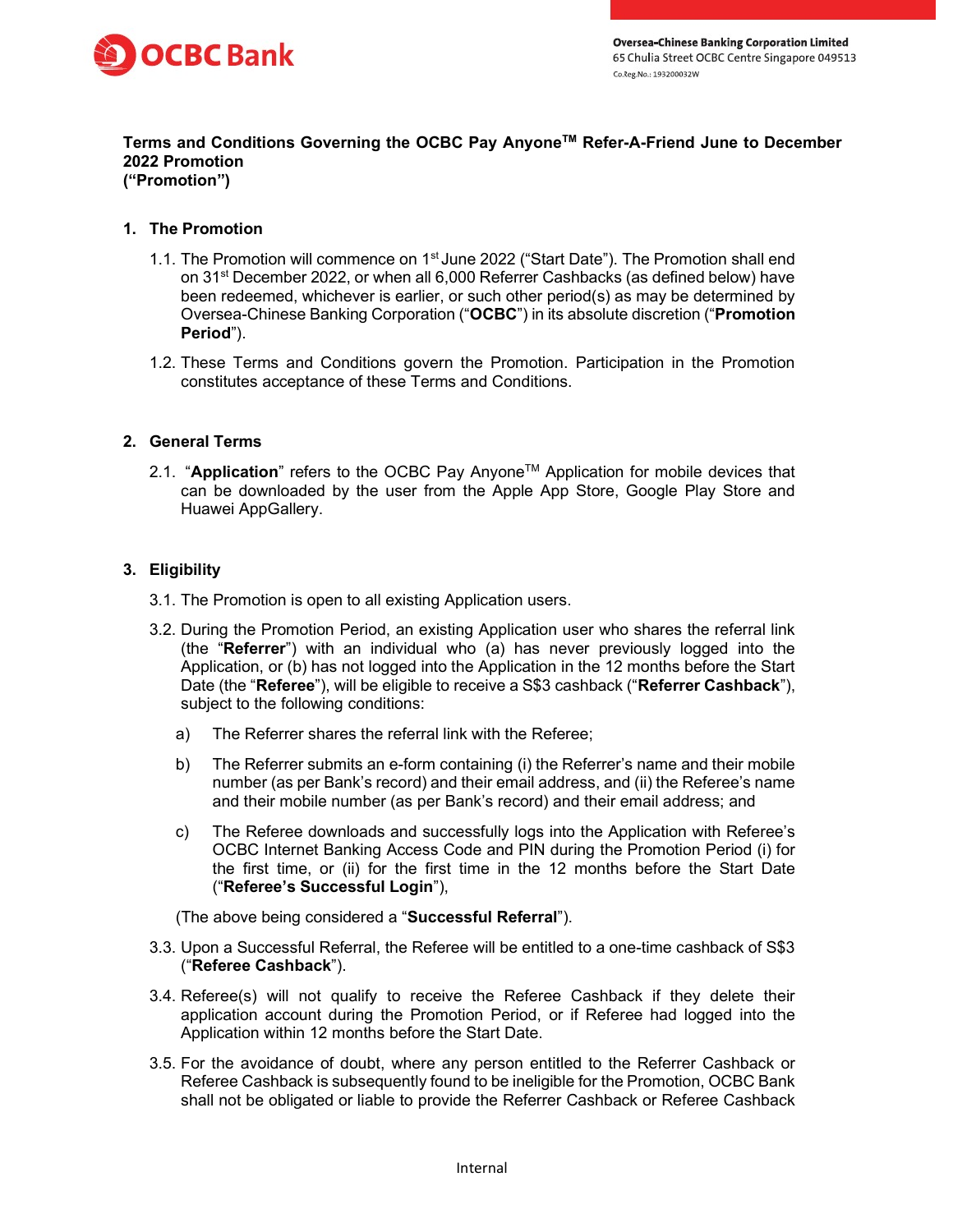

**Oversea-Chinese Banking Corporation Limited** 65 Chulia Street OCBC Centre Singapore 049513 Co.Reg.No.: 193200032W

to any other person.

- 3.6. OCBC reserves all rights in its sole and absolute discretion to determine whether a referral qualifies as a Successful Referral during the Promotion Period. If OCBC in its sole and absolute discretion decides that any referral is not a Successful Referral, the Referrer Cashback and Referee Cashback will not be awarded.
- 3.7. By participating in the Promotion, the Referrers and Referees consent to (i) OCBC collecting, using, and disclosing their names, email addresses, and mobile numbers ("Personal Data") for the purposes of determining their eligibility for the Promotion, verifying their identity, contacting them, and fulfilling the respective Referrer Cashback and the Referee Cashback ("Promotion Purposes"), and (ii) OCBC disclosing the Referee's status as a customer of the bank to the Referrer. When the Referrer submits the Personal Data of the Referee, he/she must ensure that he/she has obtained the consent of the Referee to disclose his/her Personal Data to OCBC for the Promotion Purposes. OCBC will collect, use, and disclose the Personal Data of Referrers and Referees in accordance with the Singapore Personal Data Protection Act 2012 and the OCBC Data Protection Policy.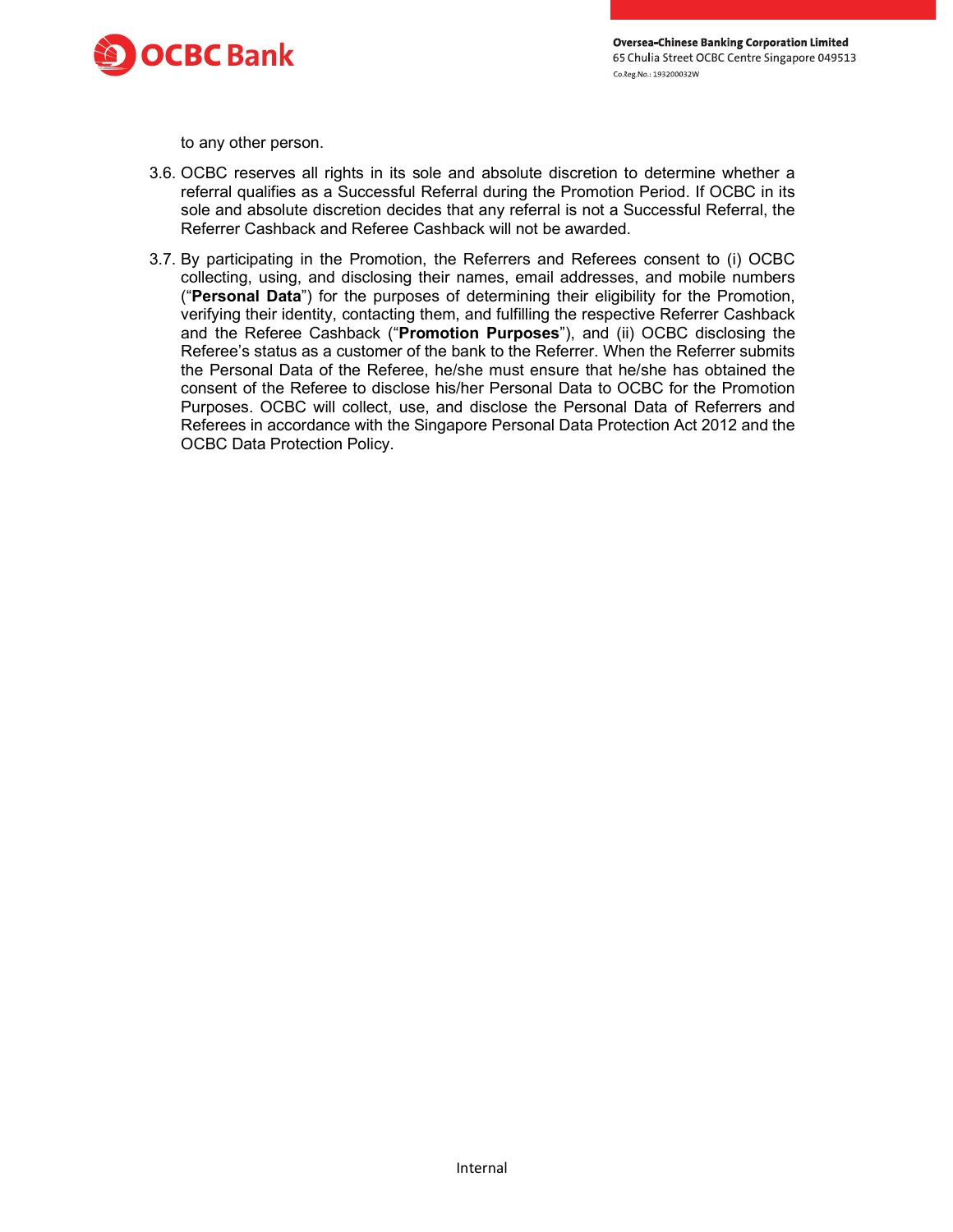

### 4. Cashback Fulfilment

4.1. Subject to the fulfilment of these Terms and Conditions, OCBC shall credit the Referee Cashback and Referrer Cashback to the Referrer's and Referee's OCBC deposit account linked to the Application within 45 days from the end of each Promotion Sub-Period, as set out in the table below:

| <b>Promotion Sub-Period(s) 2022</b>                                   | <b>Fulfilment Period(s)</b> |
|-----------------------------------------------------------------------|-----------------------------|
| Promotion Sub-Period 2: 1 <sup>st</sup> to 30 <sup>th</sup> June      | By 16 July 2022             |
| Promotion Sub-Period 3: 1 <sup>st</sup> to 31 <sup>st</sup> July      | By 16 August 2022           |
| Promotion Sub-Period 4: 1 <sup>st</sup> to 31 <sup>st</sup> August    | By 16 September 2022        |
| Promotion Sub-Period 5: 1 <sup>st</sup> to 30 <sup>th</sup> September | By 16 October 2022          |
| Promotion Sub-Period 6: 1 <sup>st</sup> to 31 <sup>st</sup> October   | By 16 November 2022         |
| Promotion Sub-Period $7:1st$ to $30th$ November                       | By 16 December 2022         |
| Promotion Sub-Period 8: 1 <sup>st</sup> to 31 <sup>st</sup> December  | By 16 January 2023          |

- 4.2. All Referee Cashbacks and Referrer Cashbacks are strictly non-refundable, nontransferable, and non-assignable.
- 4.3. OCBC will notify both Referrer and Referee of their entitlement to receive the Referee Cashback and Referrer Cashback by email, or any other suitable means as OCBC may deem fit, within 45 calendar days from the end of each Promotion Sub-Period.
- 4.4. OCBC reserves the right at any time at its absolute discretion and without giving any reason or notice to withdraw, claw-back, cancel and/or invalidate any awarded Referee Cashback and/or Referrer Cashback without liability. A customer will not be entitled to any payment or compensation whatsoever in respect of such withdrawal, claw-back, cancellation or invalidation.